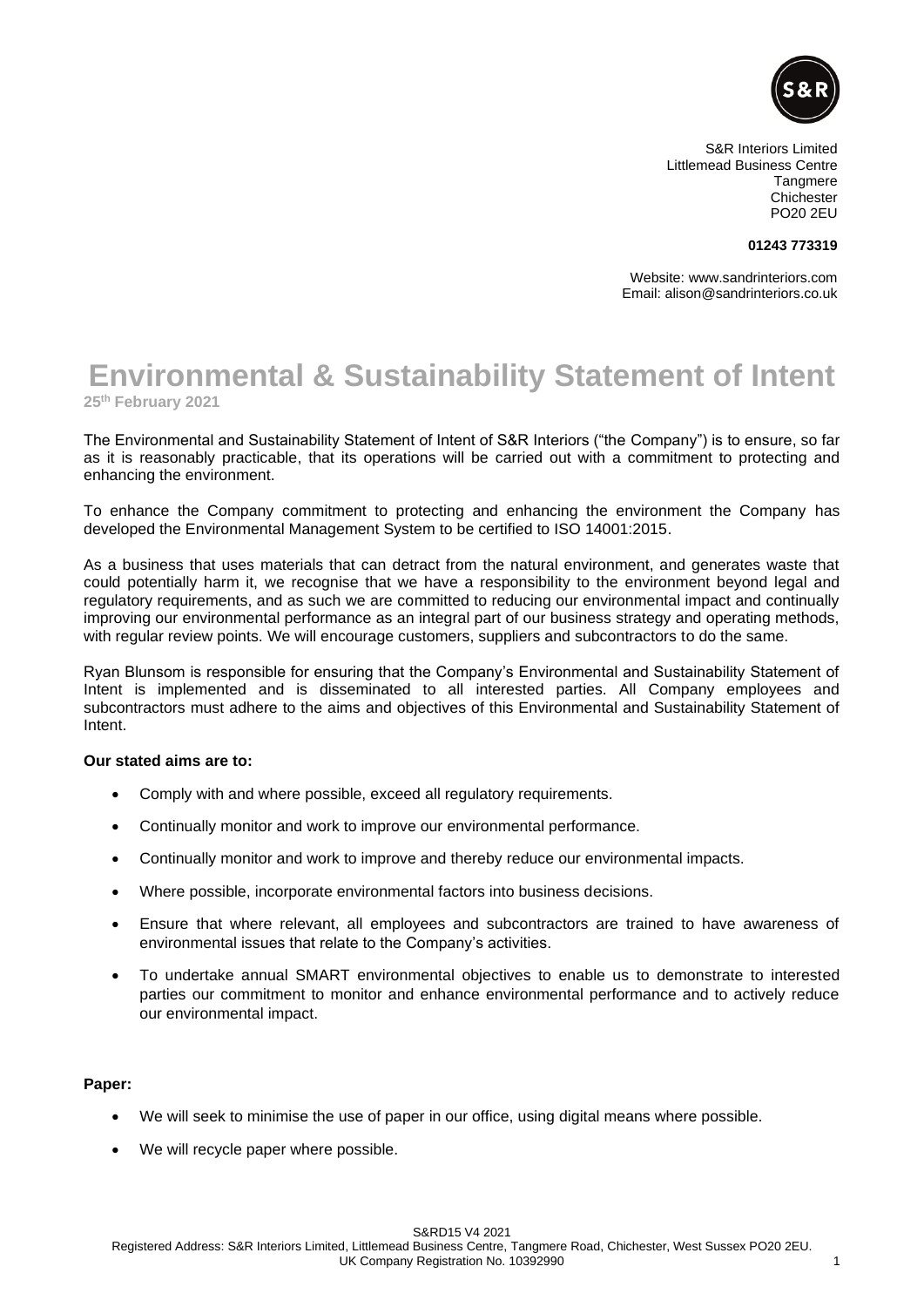

• We will seek to buy recycled and recyclable paper products.

# **Business Consumables:**

Waste products are a necessary by-product of our industry. Waste produced in our business can include offcuts of timber, off-cuts of sheet materials, wood dust, saw dust, adhesives, stains and varnishes.

- We will always/aim to use timber sourced from FSC or PEFC Chain of Custody suppliers
- We will aim to continuously improve our environmental performance particularly with regards to our choice of products we use, ensuring wherever possible that their use will not cause harm to the environment.
- We will burn our timber waste as fuel in our office and workshop wood burners.

To demonstrate our commitment to sustainable timber purchasing we are accredited by both the Forest Stewardship Council (FSC) and Programme for the Endorsement of Forest Certification (PEFC)

# **Energy and Water:**

- Lights and electrical equipment will be switched off when not in use and open shutters, weather permitting to increase natural light.
- The energy consumption and efficiency of new IT products, workshop equipment and vehicles will be considered when purchasing such items.
- Encourage staff to ensure taps are switched off after use and not to overfill appliances for refreshments. Limit vehicle cleaning.

# **Transport:**

- Driving is a necessary part of our work when we carry out fit out works and where possible we will drive the most fuel-efficient vehicles.
- Through employee awareness on efficient driving, we will seek to reduce our fuel consumption.
- We will ensure that our vehicles are regularly serviced to maintain their optimum efficiency.

# **Green Culture**

- We will involve our staff in the implementation of this Environmental and Sustainability Statement of Intent to achieve greater commitment and improved performance.
- We will work with our suppliers or sub-contractors to encourage them to improve their environmental performance.
- Where possible, we will use local labour and material suppliers to reduce our CO2 footprint.